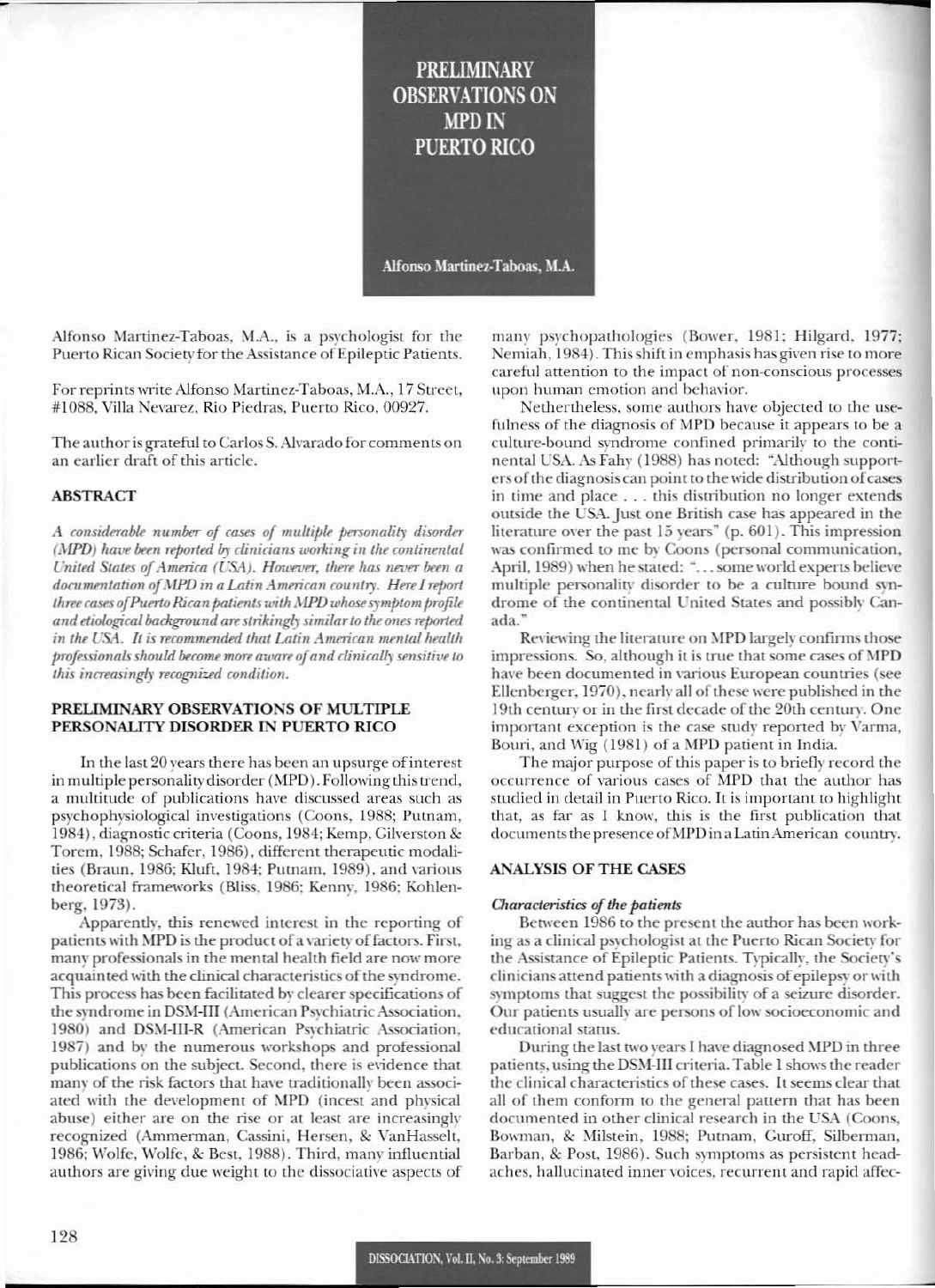tive and expressive shifts and changes, psychogenic amnesia, and psychogenic seizures are repeatedly encountered, Also, from their history we find documentation of post-traumatic stress disorder and of trauma that occurred during childhood. In all cases I have been able to corroborate the patients' accounts from independent sources of information.

In the case of Olga, whom I have seen for only five sessions, there is apparently no history of physical or sexual abuse. Nevertheless, one of the alter personalities was created around the age of five years, when she witnessed a tragic accident that occurred to her mother.

It is important in the context of transcultural observations to indicate that these patients had not been raised in the continental USA and then relocated to Puerto Rico, They were born and raised in Puerto Rico, and resided there.

| TABLE 1<br>Clinical Characteristics of the Patients        |          |       |      |  |  |  |
|------------------------------------------------------------|----------|-------|------|--|--|--|
|                                                            | Migdalia | Diana | Olga |  |  |  |
| History of sexual abuse                                    |          |       |      |  |  |  |
| History of physical abuse                                  |          |       |      |  |  |  |
| Post-traumatic stress disorder                             |          |       |      |  |  |  |
| during childhood                                           |          |       |      |  |  |  |
| Use of fantasy as a coping mechanism                       |          |       |      |  |  |  |
| Tendency to repress feelings                               |          |       |      |  |  |  |
| Psychogenic amnesia                                        |          |       |      |  |  |  |
| Psychogenic seizures                                       |          |       |      |  |  |  |
| Recurrent and persistent headaches                         |          |       |      |  |  |  |
| The hearing of hallucinatory voices                        |          |       |      |  |  |  |
| Rapid and recurrent changes of                             |          |       |      |  |  |  |
| affect and expression<br>Previous unsuccessful psychiatric |          |       |      |  |  |  |
| treatment                                                  |          |       |      |  |  |  |

| TABLE 2                                           |  |  |  |  |  |  |  |
|---------------------------------------------------|--|--|--|--|--|--|--|
| <b>Characteristics of the Alter Personalities</b> |  |  |  |  |  |  |  |

|                                 | Migdalia | Diana | Olga |  |  |
|---------------------------------|----------|-------|------|--|--|
| Number of alters                |          |       |      |  |  |
| (including host personality)    |          |       |      |  |  |
| Child personalities present     |          |       |      |  |  |
| Depressed personalities present |          |       |      |  |  |
| Anger personalities present     |          |       |      |  |  |
| Different handwritings          |          |       |      |  |  |
| Opposite gender personalities   |          |       |      |  |  |
| Different tones of voice        |          |       |      |  |  |
| Different facial expressions    |          |       |      |  |  |
| Protector personalities present |          |       |      |  |  |
|                                 |          |       |      |  |  |

#### *Characteristics of the alters*

As can be seen in Table 2, in nearly all cases the alters demonstrated different tones of voices and different handwritings. What has impressed me most forcefully, however, are the different bodily expressions of each alter. For example, Diana has three other alters. One is of a child eight years of age, another is a man, and the remaining one is a woman a little younger than the patient. The child personality always trembles from head to toe, constantly has a bowed head, rubs her hands in a nervous way, and looks at me a very fearful manner. Additionally, on occasions she presents with a type of acute coughing attack that occurred very frequently when Diana was a young child. The male personality usually is very calm. He speaks in a very soft voice, constantly looks at my eyes, and rarely blinks. Finally, the younger woman never looks at the eyes of her interlocutor.

> She usually likes to smoke one cigarette after another, and has a constant tremor in her hands.

> In all cases, there is at least one personality who displays much anger, another who reports severe depression, and a childlike personality,

## *Case illustratioll*

I will briefly discuss the case of Migdalia to illustrate some of the clinical characteristics of my caseload. Migdalia is a 30 year old woman with only a sixth grade school education. During her childhood years there were frequent and violent quarrels in her family that usually included physical aggression. On various occasions her father beat her so strongly that he disfigured her nose and broke some bones in her chest. Also, she was sexually attacked on two different occasions by an uncle. She usually coped with the abuse by imaging that deep inside her was a strong and forceful man who can handle any difficult situation. She named this personage "Pedro." In her adolescent years she noted that when her father attacked her, she suddenly and uncontrollably responded in a violent way. Sometimes she had no consciousness or memory of her aggressive actions.

When she first came to my attention she was very depressed and exhibited suicidal ideation. During administration of the Thematic Apperecemion Test (TAT) she insisted that she didn't want to see the cards because some of them brought back memories of her unhappy childhood. Unexpectedly, while she was looking at card #6, she bowed her head for some seconds, When she lifted it, she told me in a forceful voice: "Why do you want to make her suffer?" I didn't understand her remark and I said so. This time she said: "You want her to suffer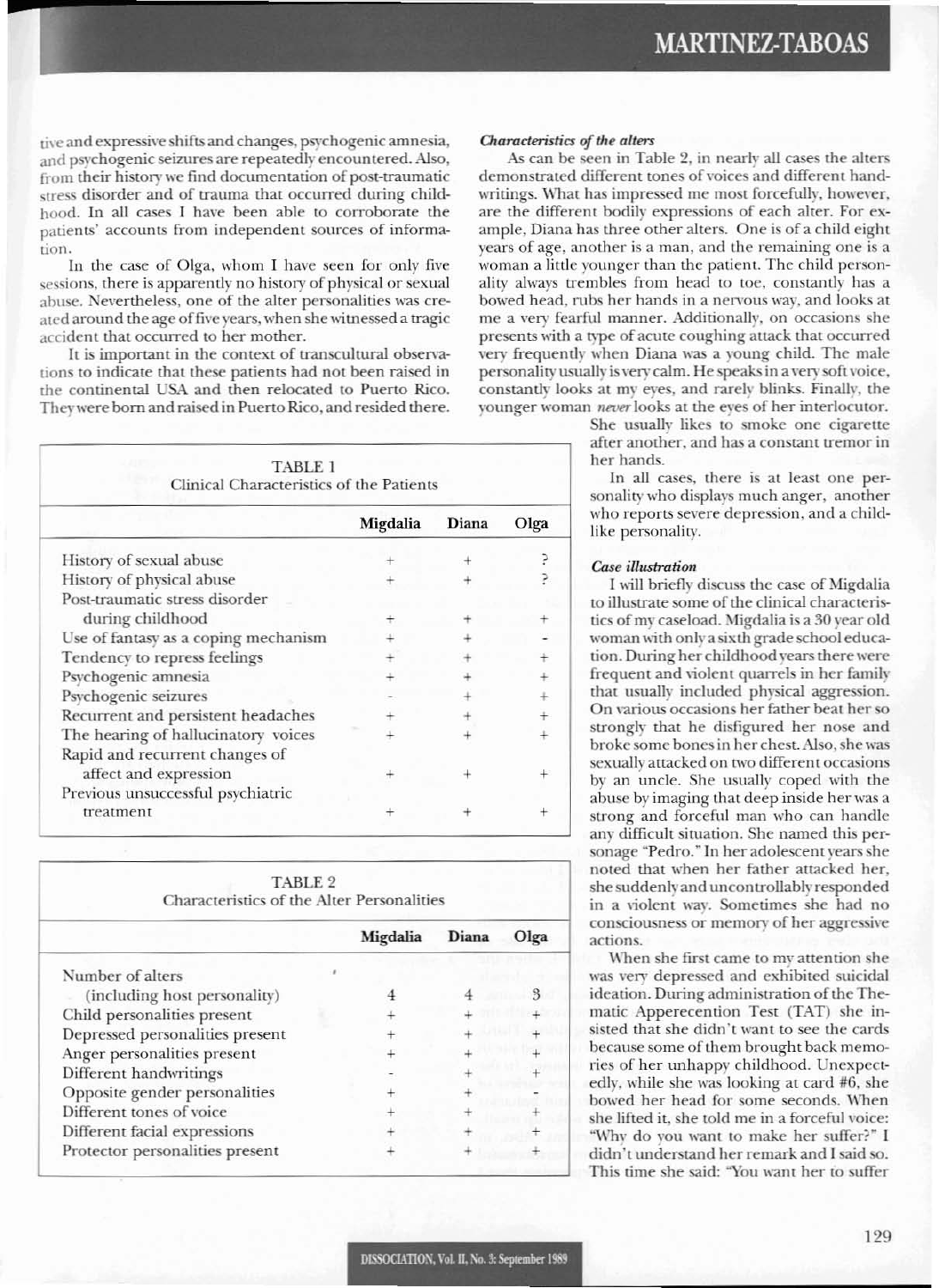r

but I will not permit that. And I am not Migdalia. I am Pedro. I am here to protect her against people like you!'

Pedro's principal function is to protect Migdalia from suffering any external or internal stressful situation that might provoke emotional instability in her. He describes himself as rude and stern. Fortunately, he has usually been quite cooperative in the psychotherapy process.

During the last months, two other alter personalities have made their appearance. One is of a woman (María) who is constantly crying. She says that she hates Migdalia and her family, but Pedro does not permit her to take any harmful action toward them. María is usually weak and says that she takes a more dominant role when Migdalia is suffering from some disappointment or depression. In those instances she can influence Migdalia in a more marked way. Lastly, there is a very little girl (Vicki) who only likes to play and who refuses to talk about Migdalia's family.

During the last year I have seen this patient about twentyfive times. My approach has been akin to that described by Caddy (1985) and until now has mainly consisted of amplifying her coping skills and of confronting her with the past.

On October 28, 1988 in collaboration with Dr. Luis Rivera Reyes, a neurologist, Migdalia was admitted to a video-EEG monitoring unit. The reason for this admission was to try to establish whether the patient and her alters have the same EEG pattern. The results indicated the "during the transition from Migdalia to 'Pedro' no abnormal electrical activity was observed and the background activity remained unaltered except for increased muscular activity." This result is entirely consistent with the EEG study of Cocores, Bender and McBride (1984): "Our investigation demonstrates that the EEG is not changed by the dissociation in the multiple personality case studies. Although electrical artifacts were often present as a result of the muscle activity  $\dots$ " (p.437).

## *latrogenesis?*

Some critics of the diagnosis of MPD contend that the disorder is subtly shaped by the psychotherapist, especially when the use of hypnosis is involved (Fahy, 1988; Kenny, 1986). I contend that in the cases of Migdalia, Diana, and Olga this sort of criticism is improbable. First, I have never used hypnotic techniques in Migdalia's case. I used them once in the case of Olga, and very sporadically in Diana's case. In other words: over  $90\%$  of my communications with the alter personalities were not mediated by the use of hypnosis. Second, and as can be seen in Table 1, when the patients came under my care, all of them were already suffering from recurrent psychogenic amnesias, "blackouts," and other clinical signs that are usually associated with the appearance of MPD prior to its clinical recognition. Third, in the case of Migdalia the alter personality contacted me in the very first session in a totally unexpected manner. In the case of Olga she was continuously having a rare variety of psychogenic seizures in which her character and behavior changed in a dramatic way. Hours later, she woke up totally confused and with no memory of her actions. Also. in Diana's case it was after six months of an unsuccessful behavioral intervention for her anxiety/depression that I

suspected MPD. The turning point in this case was a session in which the patient suddenly changed her expression and tone of voice and discussed in detail many traumatic memories of her childhood years. At the next session, the patient had absolutely no memory of talking to me about that aspect of her life.

Consequently, I am confident that the iatrogenic hypothesis is neither a reasonable nor a sufficient explanation for the cases that I am reporting in this communication.

### DISCUSSION

The question of why there is an "epidemic" (Boor, 1982) of MPD in the continental USA and not in other countries is not an easy one to answer. I think that part of the answer may lie in the fact that many clinicians from other countries do not diagnose MPD because they have not become sufficiently sensitized to the disorder to recognize its varied and subtle manifestations. For example, the patients discussed in this paper have had previous psychiatric treatments. In all cases they received the diagnosis of major depression and were treated with a wide variety of antidepressants. In fact, when one of Olga's former psychiatrists saw the personality changes in his office, he merely instructed her husband in methods to extinguish such behavior, without searching for its meaning or exploring its dynamics. He appears to have been unable or unwilling to identify the phenomena more thoroughly, even though he had observed them quite clearly.

Although the report of these three cases in and of itself cannot prove that MPD is a transcultural disorder, I think that it highlights the fact that: a) MPD does occur beyond the continental USA; and that, b) the clinical configuration of the Puerto Rican cases is strikingly similar to that of cases reported in the American literature.

Admittedly, what we need is a series of transcultural studics in which mental health professionals are trained to detect MPD in their native settings and among high risk populations. I am heartcned to learn that some preliminary efforts of this nature are under way (Kluft, personal communication, June 1989) and look forward eagerly to their findings.  $\blacksquare$